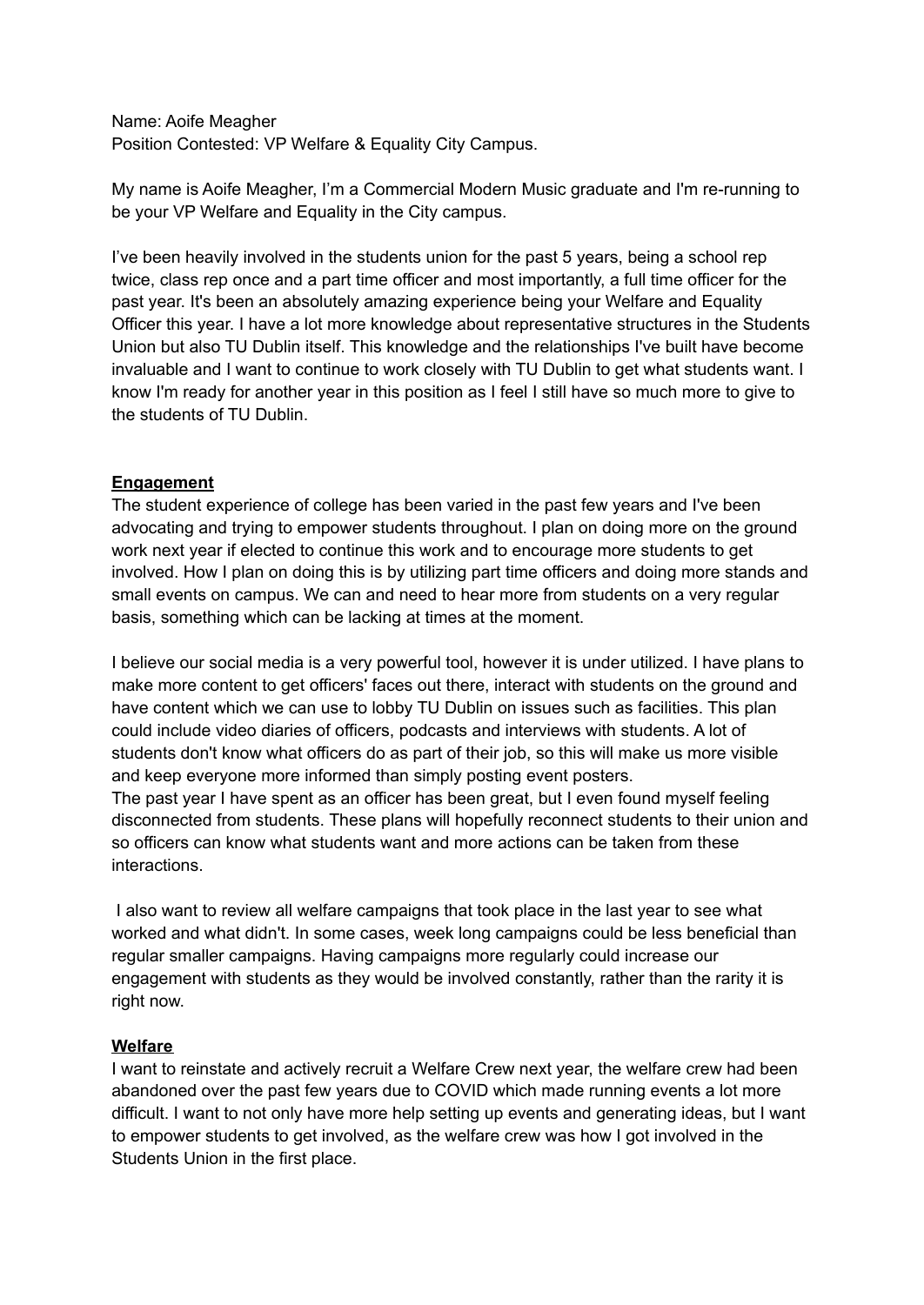This year I was able to work a lot in the area of welfare specifically by taking the lead on SHAG week which included 3 sold out evening events, stands on each campus and small events on campus. This format seemed to work best as we got many different students interacting with the events and had so much positive feedback.

Sexual health is definitely something I'm very passionate about and want to work more closely with the medical centre to inform students on as many aspects of this topic as possible.

There are many aspects of sexual health that students need to be aware of, especially those who are also in the LGBTQ community. I want to help continue the work of the union by working with the health service in TU Dublin about providing PREP and Rapid HIV Testing alongside USI. I aim to expand our SHAG week, further as it was such a success this year. Consent is also an incredibly important area of work within this area and I want to promote the consent classes put on by TU Dublin and offer training throughout the year as uptake in these classes in semester 1 was quite poor. I want to plan more events in which we speak on consent as it should always be in the forefront of any campaign, not just sexual health campaigns.

## Mental Health

Access to Mental Health services is still poor, with very long waiting lists in the counselling service in TU Dublin. At some stages this year the Tallaght campus had no counsellor which I had to lobby the counselling service to inform students of, and to urge them to come up with solutions in the short term while they were still in the hiring process. More solutions need to me found to improve this service so I plan to sit down with the counselling service during the summer to make changes for students next year.

I hope to run smaller and more regular mental health focused events and camapigns, as Mental Health should definitely be talked about more often and ties into what I stated earlier about more regular short campaigns.

I want to focus on positive mental health so building campaigns to help cope with mental health. I would like to run events such as fun exercise classes (for beginners) such as ZUMBA and yoga with the sports office, coping skills workshops, book clubs and such so that students have more opportunity to interact with each other outside of classes. I want to link up with the USI about running training for students such as boundary training and mental health first aid training so students can learn how to support their friends more, but also get accreditation in those areas.

## **Equality**

**● LGBTQ Rights-** Myself and previous welfare officers have worked incredibly hard to get gender neutral bathrooms on campus. Your deputy president and myself launched a campaign to get students to send their concerns to us to bring forward to TU Dublin Equality Diversity and Inclusion group. Short term and long term solutions to this issue were discussed and I will continue to lobby TU Dublin until these bathrooms are put in place on campus and not forgotten about when they are building the rest of Grangegorman. I have also brought a motion to USI National Congress for them to raise awareness and lobby relevant ministers to introduce funding for all Higher Education Institutes to have a TFund. However, until funding from the government is considered, I plan to continue to lobby EDI for funding in the interim as it is a vital service for our trans students.